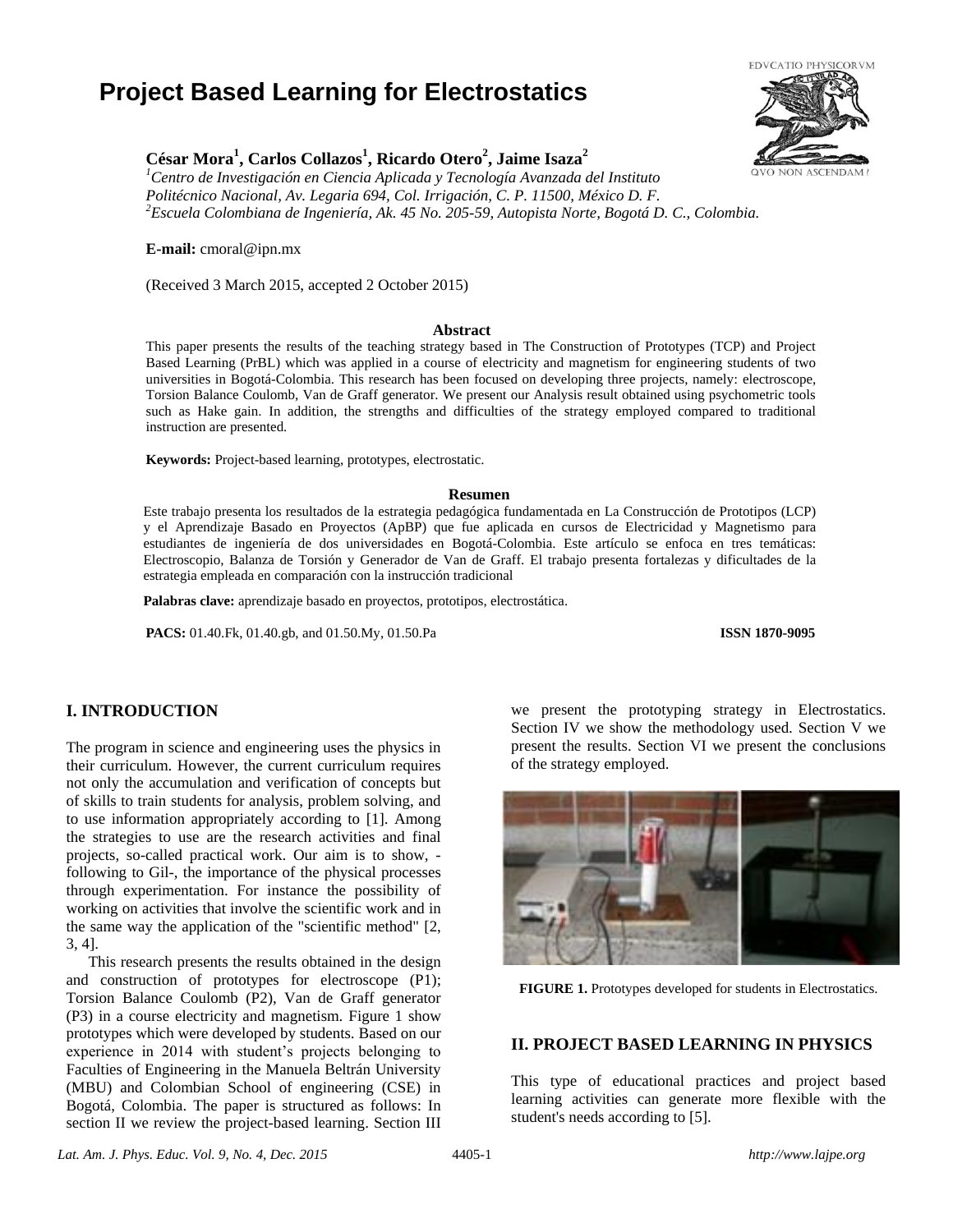*César Mora, Carlos Collazos, Ricardo Otero and Jaime Isaza* **A. Elements** 

The basic elements according to [6] are:

a) Focus on the student.

b) Meaningful content for students, directly observable in their environment.

## **B. Benefits**

The most important benefits of project-based learning as [7] are:

-To increase social and communication skills.

-To allow students to use their individual and collective strengths through collaborative work.

## **C. Structure**

We present basic structures according to [8] are:

a) Situation or problem.

b) Description and purpose of the project.

c) Specifications and standards to achieve progressively.

## **D. Learning goals**

We have identified two questions that must be taken into account according to [8] are:

a) What kind of problems do we want to be able to solve in the students?

b) What concepts and principles do we want for the students to be able to apply?

## **III. CONSTRUCTION OF PROTOTYPES IN ELECTROSTATICS**

## **A. What is it?**

It is a strategy based on the design and construction of prototypes that allows uses the scientific method on the development of projects. Besides the students can also activate other level skills of graphic expression, oral and written.

## **B. Learning goals**

a) To introduce students in the process of design and construction of prototypes.

b) To engage students with the concepts of physical modeling, error theory and graphical analysis.

## **C. Cycle of experimentation with prototypes**

The fundamental structure of experimentation with the prototypes is indicated in [9]. The methodology was used at the level of rotational dynamics as shown [10, 11, 12, 13, 14].

In the cycle of experimentation with prototypes the students submit laboratory reports. The main objectives of the reports are:

a) To generate an experimental work with questions and procedures.

b) To create a space where students build a mental representation of the phenomenon to be analyzed, before they begin working.

c) To emphasize the importance of group work by discussing the observations and results through information like graphic, verbal and written.

d) To generate in the students analysis capabilities around graphical analysis and the theory of error related to the prediction and validation of the observed phenomena.

All documents referring to this work can be downloaded from [15].

## **IV. METHODOLOGY**

## **A. Objective**

Measure and assess how The Construction of Prototypes (TCP) and project-based learning (PrBL) increase efficiency in and electrostatic teaching (ET), this at a course in electricity and magnetism with engineering students.

## **B. Justification**

By introducing project-based learning in connection with the construction of a prototype it is able to measure the feasibility of its use and convenience of application from pedagogy.

## **C. Research questions**

Do the (PrBL) and (TCP) contribute more meaningfully in the (ET) at the electricity and magnetism course for engineers?

## **D. Hypothesis**

The (PrBL) and (TCP) has a gain on the effectiveness of (ET) compared to traditional instruction (TI) projects , since it allows the instructor to design and implement experimental work (theory of error and graphical analysis) and theoretical (physical modeling), also generating other learning at the level of graphic expression, oral and written.

## **E. Pedagogical strategy**

In each university we work with 4 experimental groups (traditional course where students work with projects) and with 4 control groups (traditional course where students work without projects). In experimental groups the students developed three projects, (P1), (P2), (P3) .The strategy is based on bi-weekly 2-hour activities. We begin with an introduction of the strategy in the first week of classes from the theory class. For this instance are defined sub-group (3 students) and the respective topic. In the first week the students know the basic rules, evaluation (rubric), under which they will define, execute and present projects.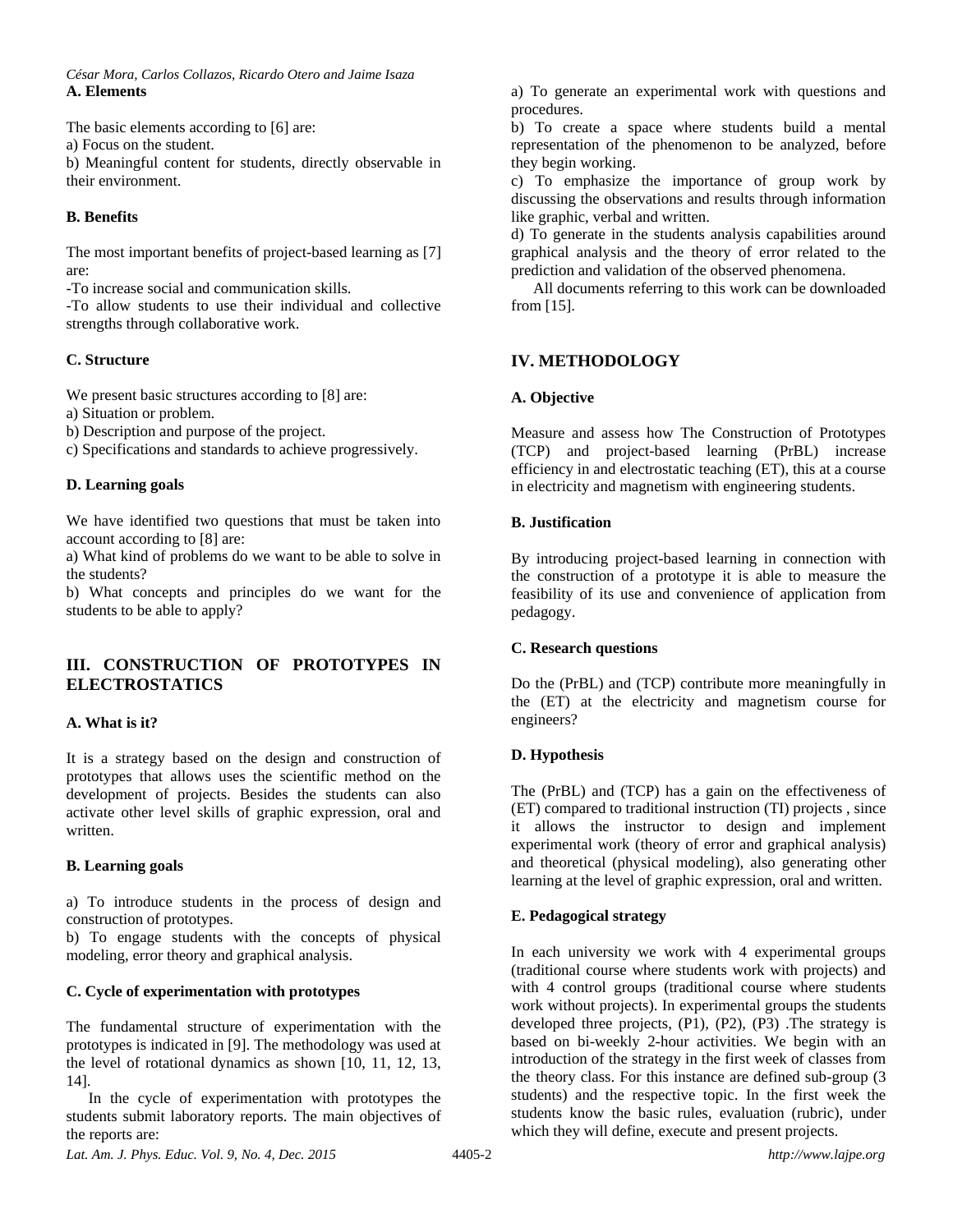In [15], this is the work plan of the semester. In week 3 students did delivery of its preliminary written and oral presentation I. These two activities determine the evaluation 1 (Eva-1). At week 4, the Workshop I was oriented: Oral and Written Expression on oral presentations, written reports and articles. At week 6 we focus Workshop II: Expression Graphic on the design and prototyping in engineering (technical standards, materials etc.). By week 8 the students realize the experimental process (prediction, observation, validation) with the prototype and laboratory report detailed in section III-C. At week 10, were delivered 1 written advance and the II oral presentation. These two activities determined the evaluation 2 (Eva-2). At week 12 we oriented the Workshop III: Physical Modeling, Theory and Error and Graphical analysis. We show the main types of models and their interpretation based on prototypes developed and the analysis of experimental data. At week 14 the experimental cycle (prediction, observation, and validation) is repeated with the prototypes to strengthen the theory of error and the graphical analysis. The activities of the week 12 and 14 run from the laboratory. At week 16 in the class of theory was performed III oral presentation and delivery; likewise was received the article wrote in scientific format. These two activities determine the evaluation 3 (Eva-3). The conceptual evaluation is applied for control and experimental groups in the first week of classes (*Si*) and last week  $(S_f)$ .

## **F**. **Evaluation**

Score

Strategy (PrBL) and (TCP) to the (ET) have two types of evaluation, one is the evaluation of projects ((Eva-1), (Eva-2), (Eva-3)) in subgroups of 3 students and the other is the conceptual multiple-choice test that is individual, (*Si*) and  $(S_f)$ .

| $(Eva-1)$                | Value | N        | B | $\mathbb{R}$ | G  | E  |
|--------------------------|-------|----------|---|--------------|----|----|
| 1. Written<br>Expression | 20    | $\theta$ |   | 11           | 16 | 20 |
| 2. Oral Expression       | 20    | $\theta$ | 4 | 11           | 16 | 20 |
| 3. Graphic<br>Expression | 20    | $\Omega$ |   | 11           | 16 | 20 |
| 4. Experimental<br>Cycle | 30    | $\Omega$ | 5 | 11           | 25 | 30 |

**TABLE I.** Evaluation Criteria for (Eva-1), (Eva-2) and (Eva-3).

E: Excellent; B: Good; R: Regular; P: Poor; N:none

5. Feedback 10 0 2 6 8 10

The evaluation project is structured according to:

```
a) (Eva-1): Definition of the proposal: (Week 3: value: 8%).
```

```
b) (Eva-2) Rationale of the project: (week 10: value: 10%)
```
c) (Eva-3) Final Results: (week 16: value: 12%).

For the three evaluations were handled the same evaluation criteria and was assessed the oral expression and

*Lat. Am. J. Phys. Educ. Vol. 9, No. 4, Dec. 2015* 4405-3 *http://www.lajpe.org*

The Conceptual test for its part consists of 30 questions that were extracted and translated of the question bank of Mark Riley. The questionnaire has questions for each of the thematic of the projects  $(P1)$ ,  $(P2)$ ,  $(P3)$ . The result of the evaluation for projects is 30% of the final grade and the result of the final proof of concept has a value of 5% of the courses Physics (Electricity and Magnetism) for students in engineering programs at both universities. The conceptual test of electrostatic, refer to reference [16]. The figures 3 show the question 8 of the test.



**FIGURE 3:** Example of question.

#### **G. Population**

in [15]

The pedagogical strategy (PrBL) and (TCP) in the (ET) was applied to 8 groups (experimental group) where 4 groups (144 students) belong to the (MBU) and 4 groups (144 students) belong to the (CSE). Each group consists of approximately 40 students. Subgroups were formed later with 3 students and exceptionally 4 students. In the case of (MBU) 40 subgroups were consolidated, in the case of (CSE) were formed 40 subgroups. Additionally there were 8 groups to which were applied traditional instruction (TI) (Control Group).

## **V. RESULTS**

# A. Results for evaluation of projects,  $(Eva3)$ ,  $(Eva1)$ , and conceptual multiple-choice test,  $S_f$  and  $\overline{S}_i$ .

Using Hovland's concept of gain, Hake defined the gain *g* by equation  $(1)$  [17].

$$
g = \frac{S_f - S_i}{100 - S_i}.
$$
\n<sup>(1)</sup>

Where  $g=0$  if  $(S_i) =100$ ;  $(S_f)$  (Post-Test) corresponds to the conceptual test applied after applying the strategy (PrBL) and (TCP) to the (ET). (*Si*) (Pre-Test) corresponds to the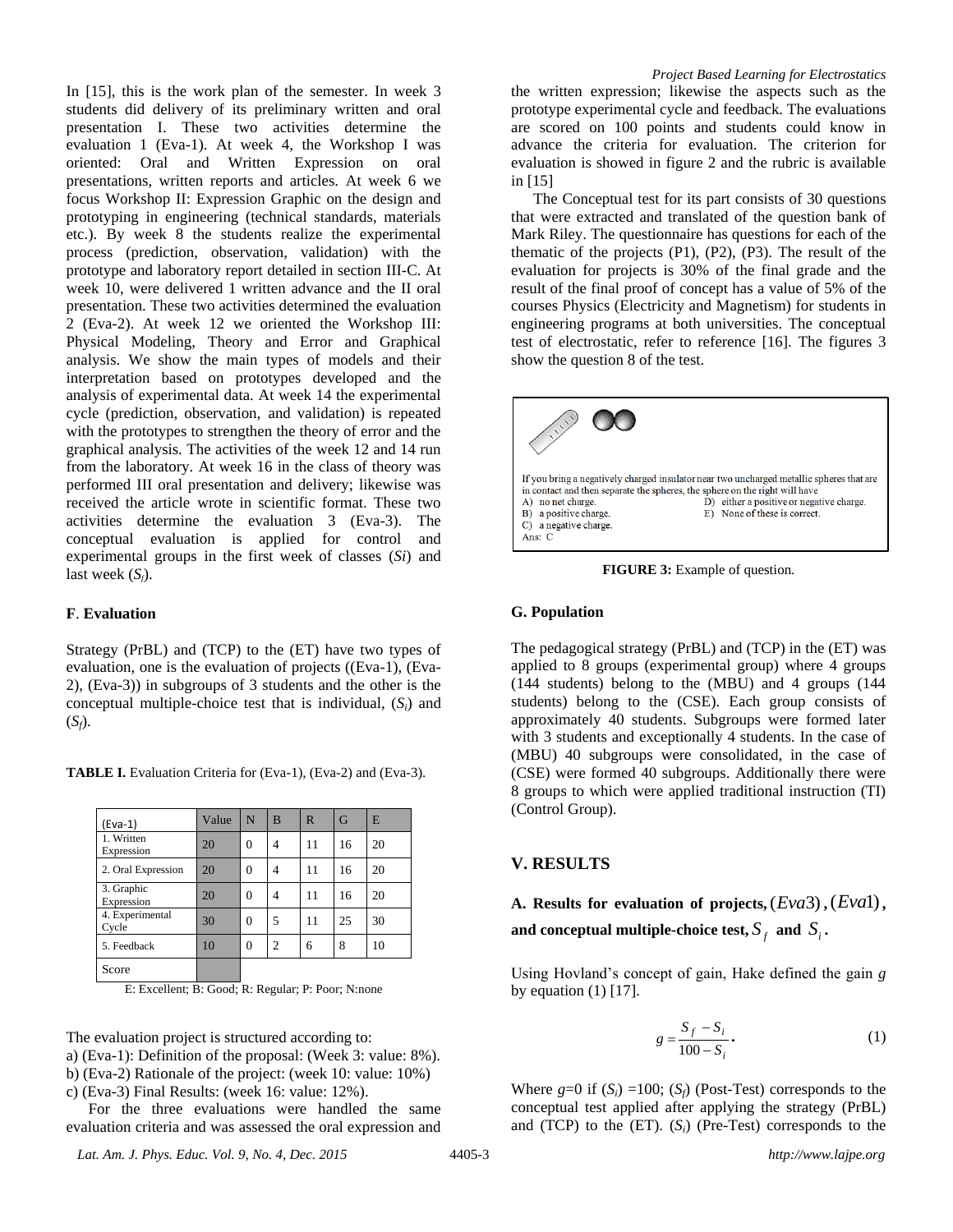*César Mora, Carlos Collazos, Ricardo Otero and Jaime Isaza*

entrance test without applying any strategy or traditional instruction (TI). We proceeded to determine the average gain of each of the 4 experimental groups and 4 control groups before and after applying the strategy and traditional instruction in (CSE) and (MBU).

Ordering the equation (1) we have the equation (2) for evaluation for projects.

$$
g = \frac{(Eva3) - (Eva1)}{100 - (Eva1)}.
$$
 (2)



**FIGURE 4:** Experimental (black) and control (gray) groups (CSE, MBU), red (ideal:  $g = 1$ ), blue (hight:  $g \ge 0.7$ ), green(medium:  $0.7 > g \ge 0.3$ ), low(  $g < 0.3$ ).



**FIGURE 5:** Experimental groups for MBU (black) and Experimental groups for CSE (gray), red (ideal:  $g = 1$ ), blue (hight:  $g \ge 0.7$ ), green(medium:  $0.7 > g \ge 0.3$ ), low(  $g < 0.3$ ).

Based on theoretical Fundaments of Hake, the mathematical models were obtained for each educational process. Figure 4 shows all groups (control and experimental) in (MBU) and (CSE), indicating the gain and the classification provided by [17]. Figure 4 also shows that the gain for the (MBU) with (PrBL) is  $(0.29 \pm 0.031)$  and is located in medium gain, but with (TI) is  $(0.12 \pm 0.016)$ and is located in low gain. For (CSE) with (PrBL) is (0.45  $\pm$  0.021) and is located in medium gain, but with (TI) is  $(0.16 \pm 0.018)$  and is located in low gain. The results show the efficiency of (PrBL) in contrast to the (TI) at both universities.

## **VI. CONCLUSIONS**

For the three projects (P1), (P2), (P3) and for two universities (MBU) and (SCE) we state that students: Worked actively and collaboratively in the implementation of projects. Could establish a process for testing (prediction, observation, and validation) with the prototypes developed. (Although the study of the electrostatic).

The students recognized variables and constants in the physical models involved in the prototypes. Was used in a manner acceptable the error theory and graphical analysis. It showed that the oral and written presentations of design and construction of the prototype are of great importance because this prepares students in their daily work.

Finishing the projects (P1), (P2), (P3), based on the results observed in (MBU) and (SCE) showed that students took into account almost all suggestions made at the level of oral and written presentations.

We could see security and enthusiasm in presentations perhaps due to the results achieved. In the written deliveries was observed compliance in the style guidelines provided and the use of figures, text and equations themselves.

With regard to prototype design, students get graphic designs from the appropriate expression. On the experimental cycle, reinforcing the theory of experimental error and graphical analysis, of entry could be noted that their analyses have some errors, but they managed to overcome these shortcomings and made a good presentation on their projects. At the level of the feedback we consider that students could actively participate in Workshop III, in this stage of the evaluation it was concluded that students have a good use of the word processor, spreadsheet, and presentation program and design.

#### **REFERENCES**

[1] Kelly, J., *Rethinking the elementary sciencie methods course, a case for content y pedagogy and informal sciencie education*, International Journal of Science Education **14**, 755-777 (1999).

[2] Gil, D., *La metodología científica y la enseñanza de las ciencias: unas relaciones controvertidas*, Enseñanza de las Ciencias **4**, 111-121(1986).